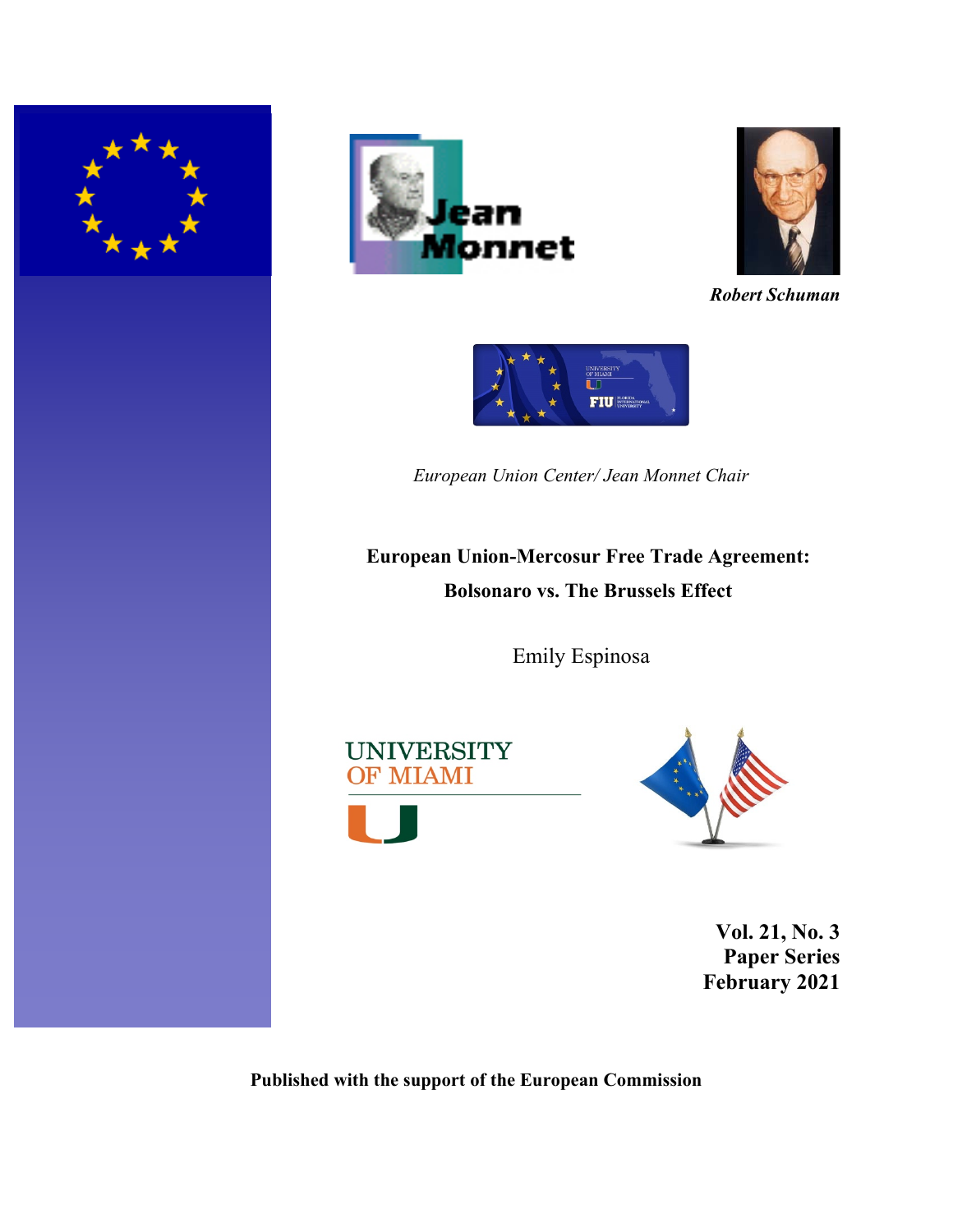#### **The Jean Monnet/ Robert Schuman Paper Series**

The Jean Monnet/Robert Schuman Paper Series is produced by the Jean Monnet Chair and the European Union Center of the University of Miami.

These monographic papers analyze ongoing developments within the European Union as well as recent trends which influence the EU's relationship with the rest of the world. Broad themes include, but are not limited to:

- $\triangleright$  The Lisbon Treaty
- $\triangleright$  The Euro zone crisis
- $\triangleright$  Immigration and cultural challenges
- $\triangleright$  Security threats and responses
- $\triangleright$  The EU's neighborhood policy
- $\triangleright$  The EU and Latin America
- $\triangleright$  The EU as a model and reference in the world
- $\triangleright$  Relations with the United States
- $\triangleright$  Consequences of Brexit

These topics form part of the pressing agenda of the EU and represent the multifaceted and complex nature of the European integration process. These papers also seek to highlight the internal and external dynamics which influence the workings of the EU and its relationship with the rest the world.

## *European Union Center*

## *Jean Monnet Chair Staff*

| University of Miami            | <b>Joaquín Roy Director</b>             |
|--------------------------------|-----------------------------------------|
| 1300 Campo Sano Building, 220C | <b>Beverly Barrett Associate Editor</b> |
| Coral Gables, FL 33124-2231    | Melanie Goergmaier Associate Editor     |
| Phone: 305-284-3266            | Maxime Larivé Research Associate        |
| Fax: (305) 284 4406            | María Lorca Research Associate          |
| Web: www.miami.edu/eucenter    |                                         |
|                                | Florida International University        |

**Florida International University Markus Thiel** (Director, FIU)

## *International Jean Monnet Editorial Advisors:*

**Philippe de Lombaerde**, UNU/CRIS, Brugge, Belgium **Carlos Hakansson,** Universidad de Piura, Perú **Kurt Hübner**, University of British Columbia, Vancouver **Finn Laursen,** University of Southern Denmark **John McCormick,** Indiana University, Purdue **Félix Peña**, Universidad Nacional de Tres de Febrero, Buenos Aires, Argentina **Beatriz Pérez de las Heras**, Universidad de Deusto, Bilbao **Manuel Porto**, University of Coimbra, Portugal **Lorena Ruano**, CIDE, Mexico **Eric Tremolada**, Universidad del Externado de Colombia, Bogotá, Colombia **Roberto Domínguez**, Suffolk University, Boston **Francesc Granell**, University of Barcelona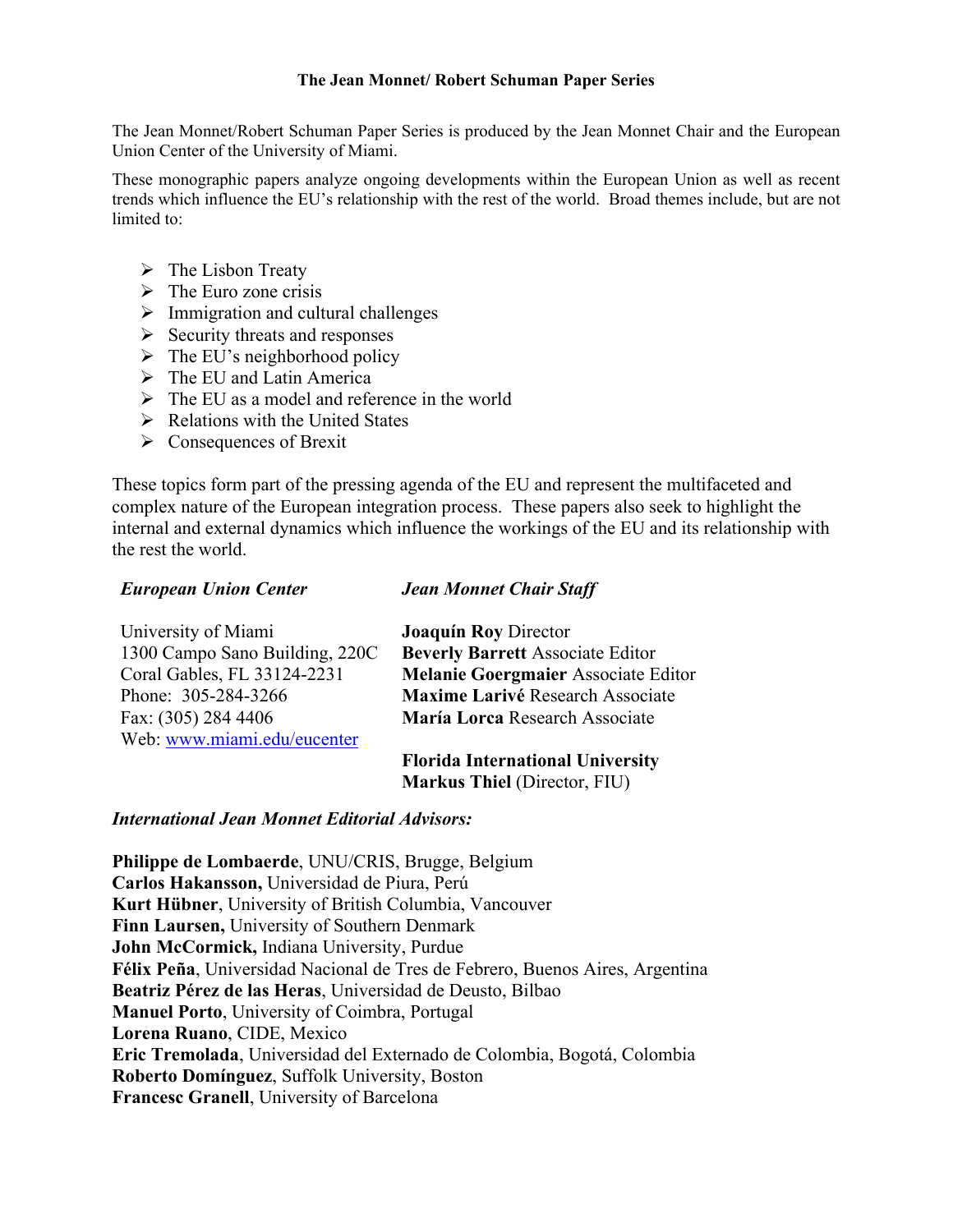## **European Union-Mercosur Free Trade Agreement: Bolsonaro vs. The Brussels Effect**

## Emily Espinosa\*

*"Make men work together, show them that beyond their differences and geographical boundaries there lies a common interest."*

*-Jean Monnet*

## **Introduction**[1](#page-2-0)

The European Union-Mercosur free trade agreement is an agreement between the European Union and the Latin American countries of Argentina, Brazil, Paraguay, and Uruguay. The trade deal aims to increase bilateral trade and investment, lowering tariff and non-tariff trade barriers through good regulatory practices. The agreement also pushes to promote sustainable development, by fighting climate change and increasing environmental protections. The European Union and Mercosur countries announced a trade agreement on June 28, 2019 at the 2019 G20 Osaka summit after twenty years of negotiations. If the agreement is ratified, it would be the largest trade deal ever struck for both the EU and Mercosur in terms of population. Negotiations on the agreement were concluded on June 18, 2020. However, President Jair Bolsonaro of Brazil has positioned himself against globalism, regionalism, and fighting climate change. During his presidency he has dismantled Brazil's track record of protecting the environment, which in turn has delayed the long-awaited ratification of the EU-Mercosur agreement.

*Keywords: European Union, Mercosur, globalism, regionalism, climate change*

.

<span id="page-2-0"></span><sup>\*</sup>Emily Espinosa graduated from the University of Miami in December 2020 with a major in Economics, and a minor in History. Originally from Miami, and the daughter of Nicaraguan and Cuban immigrants, Emily's interests aim attention at regional integration in Latin America, nationalism and its effects on international trade, European Union relations, and climate change.

<sup>&</sup>lt;sup>1</sup> Appendix A offers Spanish Introduction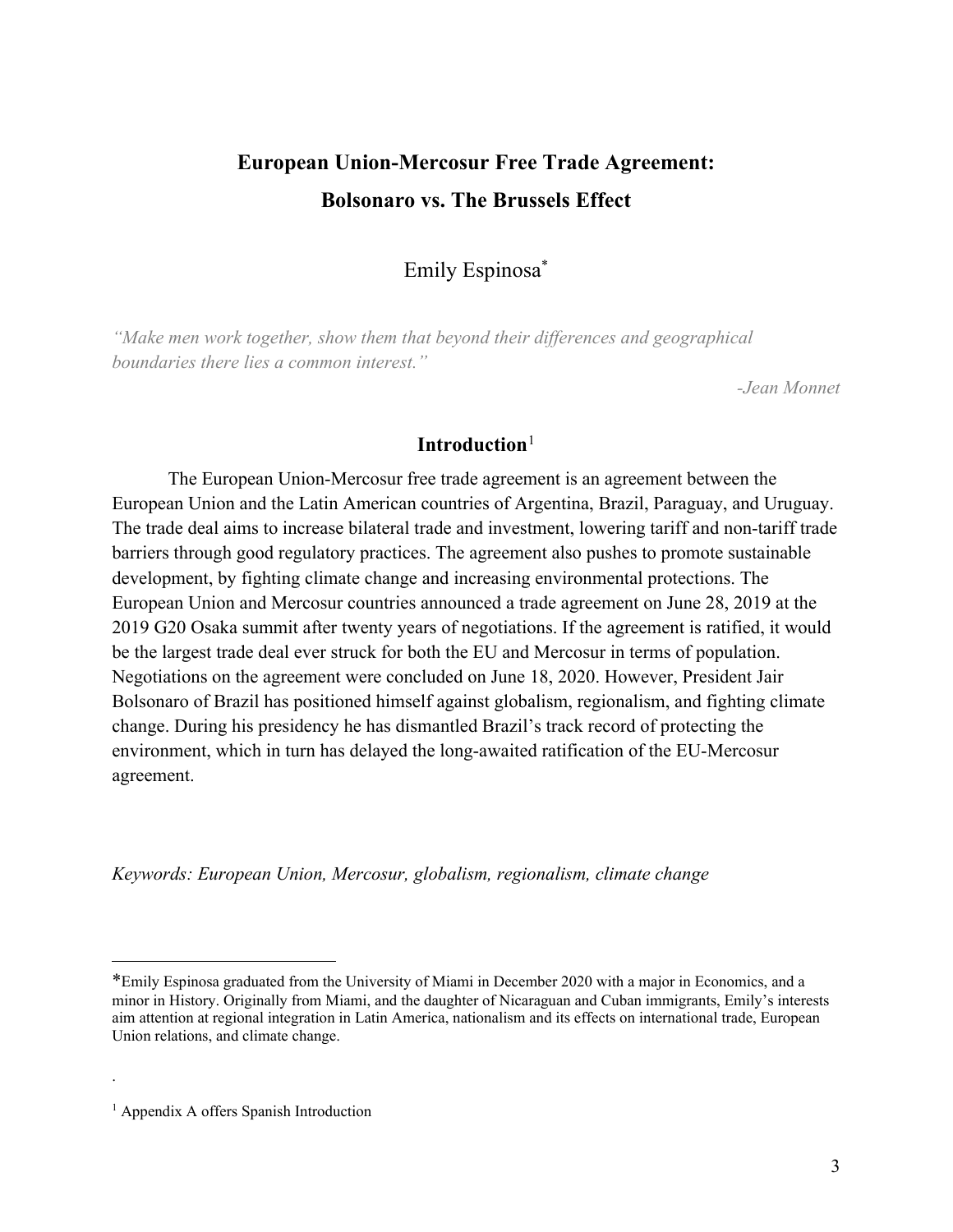## **I. Background on EU-Mercosur Free Trade Agreement**

For decades, the European Commission has advocated for creating a deeper partnership between the European Union and Mercosur. The EU is Mercosur's biggest foreign investor and trading partner, which is why reaching a free trade agreement would be beneficial for both parties. In 2019, the EU's exports to Mercosur were  $\epsilon$ 41 billion, while Mercosur's exports to the EU were  $\epsilon$ 35.9 billion<sup>[2](#page-3-0)</sup>. Talks on a free trade agreement between the two giant blocs began in 1999 but were halted until 2016 due to disagreements and having other priorities. In 2016 talks were renewed in an effort to combat protectionist policies that the world was experiencing.

Former European Commission President Jean-Claude Juncker advocated for a "rulesbased trade" at a time when the United States was implementing protectionist policies and engaging in a currency and trade war with China and the EU  $^3$  $^3$ . On June 28, 2019 the EU and Mercosur finally reached a political agreement. The goal of the revamped EU-Mercosur trade deal would be to eliminate tariffs and create more stable rules for trade and investment, while promoting joint values such as sustainable development, by strengthening worker's rights, fighting climate change, increasing environmental protections, and upholding high food safety standards <sup>[4](#page-3-2)</sup>.

## **II. Bolsonaro's Brazil and its effects on the EU-Mercosur Free Trade Agreement**

Jair Bolsonaro was elected the president of Brazil in 2018 as a member of the conservative Social Liberal Party. He has strongly supported national conservatism, protectionist policies, and has been a vocal opponent of combating climate change. During his presidency, Bolsonaro has continued to roll back on environmental regulations in Brazil, prompting the EU's criticism. On September 15, 2020, French Prime Minister Jean Castex expressed concerns over new reports of deforestation and confirmed France's opposition to the current version of the EU-Mercosur agreement<sup>[5](#page-3-3)</sup>. Shortly after, on October 7, 2020, the European Parliament passed an amendment stating that the current version of the trade deal with Mercosur would not be ratified due to the lack of regulation in Brazil. The EU has stated that for negotiations to continue, the agreement must respect the targets of the Paris Agreement on fighting climate change, which Bolsonaro has undermined.

<span id="page-3-0"></span><sup>2</sup> *European Commission Directorate-General for Trade*. Mercosur - Trade - European Commission. 26 April. 2021 https://ec.europa.eu/trade/policy/countries-and-regions/regions/mercosur/.

<span id="page-3-1"></span><sup>3</sup> Euractiv*. Macron defends EU-Mercosur trade deal, as farmers protest. www.euractiv.com. 3 July. 2019 https://www.euractiv.com/section/economy-jobs/news/macron-defends-eu-mercosur-trade-deal-asfarmers-protest/.*

<span id="page-3-2"></span><sup>4</sup> *EU-Mercosur Trade Agreement*. 11 May. 2020, https://ec.europa.eu/trade/policy/in-focus/eu-mercosurassociation-agreement/.

<span id="page-3-3"></span><sup>5</sup> Reuters. *France Says New Report on Deforestation Confirms Its EU-Mercosur Trade Deal Concerns*. 18 Sept. 2020, www.reuters.com/article/us-france-mercosur-idUSKBN2691UF.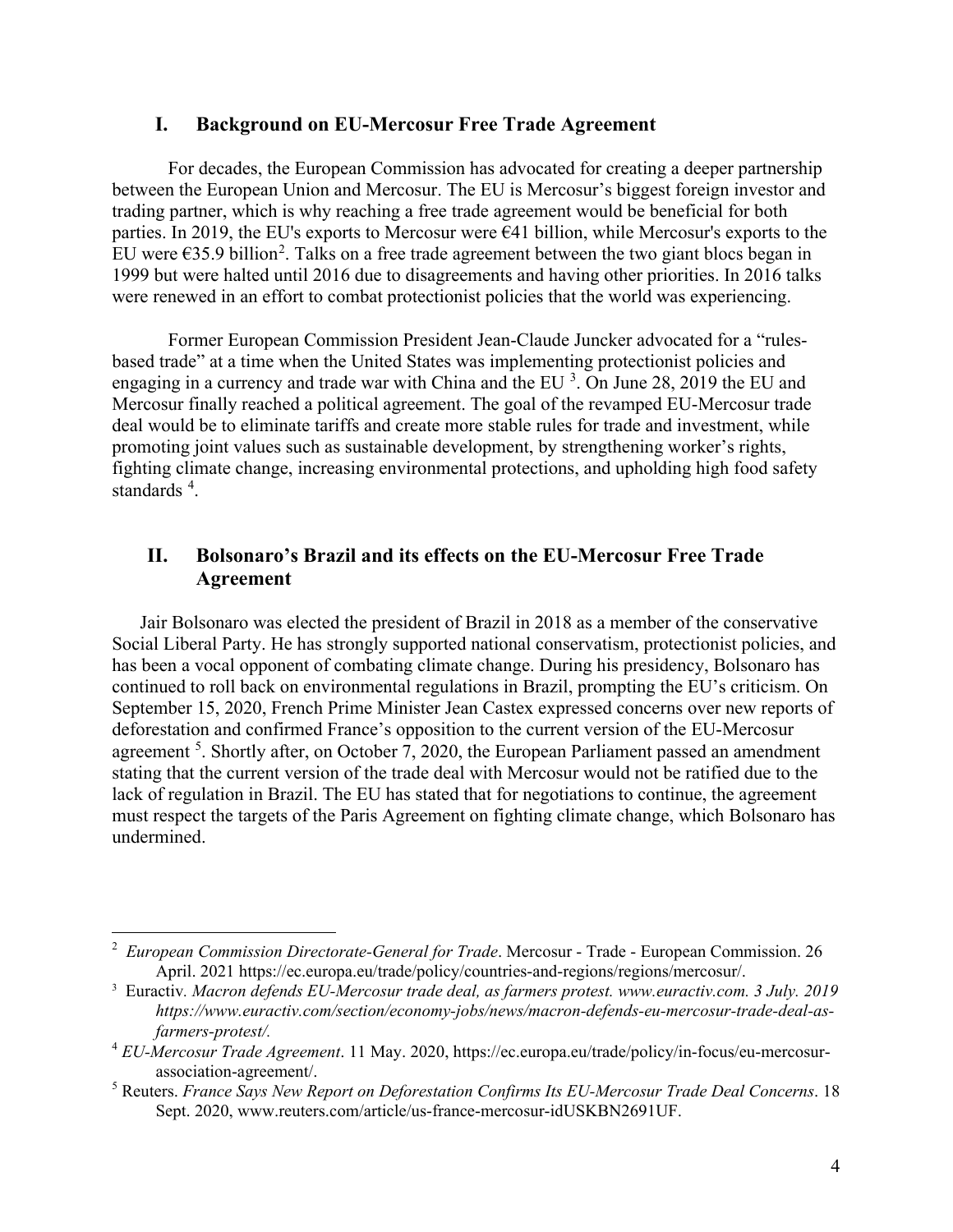Bolsonaro has a history of ignoring the facts on global warming and has worked to embolden illegal ranchers and land speculators to haphazardly deforest land <sup>[6](#page-4-0)</sup>. Additionally, he has sought to weaken the land rights of indigenous peoples by opening the area to commercial development. The EU has criticized Bolsonaro's actions as they have the potential of leading to an indigenous genocide. Bolsonaro continued to ignore these concerns and alleged that the EU had no governance over Brazil, stating that "the Amazon is ours"<sup>[7](#page-4-1)</sup>. However, in August of 2020, there was a sudden change in Bolsonaro's policies, and he appeared to cave to international pressure. He announced that Brazil would ban forest fires for the four months of the dry season and that he would set up a military operation against deforestation <sup>[8](#page-4-2)</sup>. This is a surprising new stance from the President who mocked the EU's pleas prior. Could this change reinforce the Brussels Effect?

#### **III. The Brussels Effect? Does it apply?**

The Brussels Effect is a term coined by international trade law scholar and professor at Columbia University Anu Bradford. Bradford's book *The Brussels Effect* explains how the European Union's regulations set standards for the rest of the world to follow <sup>[9](#page-4-3)</sup>. Her book gives examples of EU policies on food safety, GMOs, data privacy, and environmental protections that are implemented in other regions of the world. According to Bradford, if countries wish to deal with the EU and its member states, they must adopt the EU's rules and regulations.

Although the ratification of the EU-Mercosur agreement has been halted, Bolsonaro's new stance could be the first step for coming closer to an agreement and displaying the EU's environmental regulatory power through the Brussels Effect. There have been some positive environmental changes from Brazil in the last months of 2020. Brazil's Ministry of Defense stated on December 7, 2020 that deforestation in the Amazon had fallen by 45% in November from the same month last year, the third consecutive decline<sup>10</sup>. According to European Union Ambassador to Brazil Ignacio Ybañez, Brazil has made recent efforts at combating climate change such as creating the Amazon Council and establishing a way to trace wood illegally taken from the rainforest  $11$ . It seems that the EU's environmental regulatory power has pushed

<span id="page-4-0"></span><sup>6</sup> Reuters. *Brazil's Bolsonaro Blames Indigenous People for Amazon Fires in U.N. Speech*. 23 Sept. 2020, [www.nbcnews.com/news/latino/brazil-s-bolsonaro-blames-indigenous-people-amazon-fires-u-n](http://www.nbcnews.com/news/latino/brazil-s-bolsonaro-blames-indigenous-people-amazon-fires-u-n-n1240819)[n1240819.](http://www.nbcnews.com/news/latino/brazil-s-bolsonaro-blames-indigenous-people-amazon-fires-u-n-n1240819)

<span id="page-4-1"></span><sup>7</sup> AP News. *Brazil President Rebuts European Criticism over Environment*. 4 July. 2019, apnews.com/article/dda827e6161c4d0da6b2f93a031cb90c.

<span id="page-4-2"></span><sup>8</sup> Londoño, Ernesto, and Letícia Casado. *Under Pressure, Brazil's Bolsonaro Forced to Fight Deforestation*. 1 Aug. 2020, www.nytimes.com/2020/08/01/world/americas/Brazil-amazondeforestation-bolsonaro.html.

<span id="page-4-3"></span><sup>9</sup> Bradford, Anu. *The Brussels Effect: How the European Union Rules the World*. Oxford University Press, 2020.

<span id="page-4-5"></span><span id="page-4-4"></span><sup>&</sup>lt;sup>10</sup> Boadle, A. *Brazil pledge on Amazon needed to save EU-Mercosur trade deal -EU diplomat*. Reuters. 7 December. 2020, https://www.reuters.com/article/eu-mercosur-brazil-idUSKBN28H1SP.

<sup>&</sup>lt;sup>11</sup> Boadle, A. *Brazil pledge on Amazon needed to save EU-Mercosur trade deal -EU diplomat. Reuters. 7* December. 2020, https://www.reuters.com/article/eu-mercosur-brazil-idUSKBN28H1SP.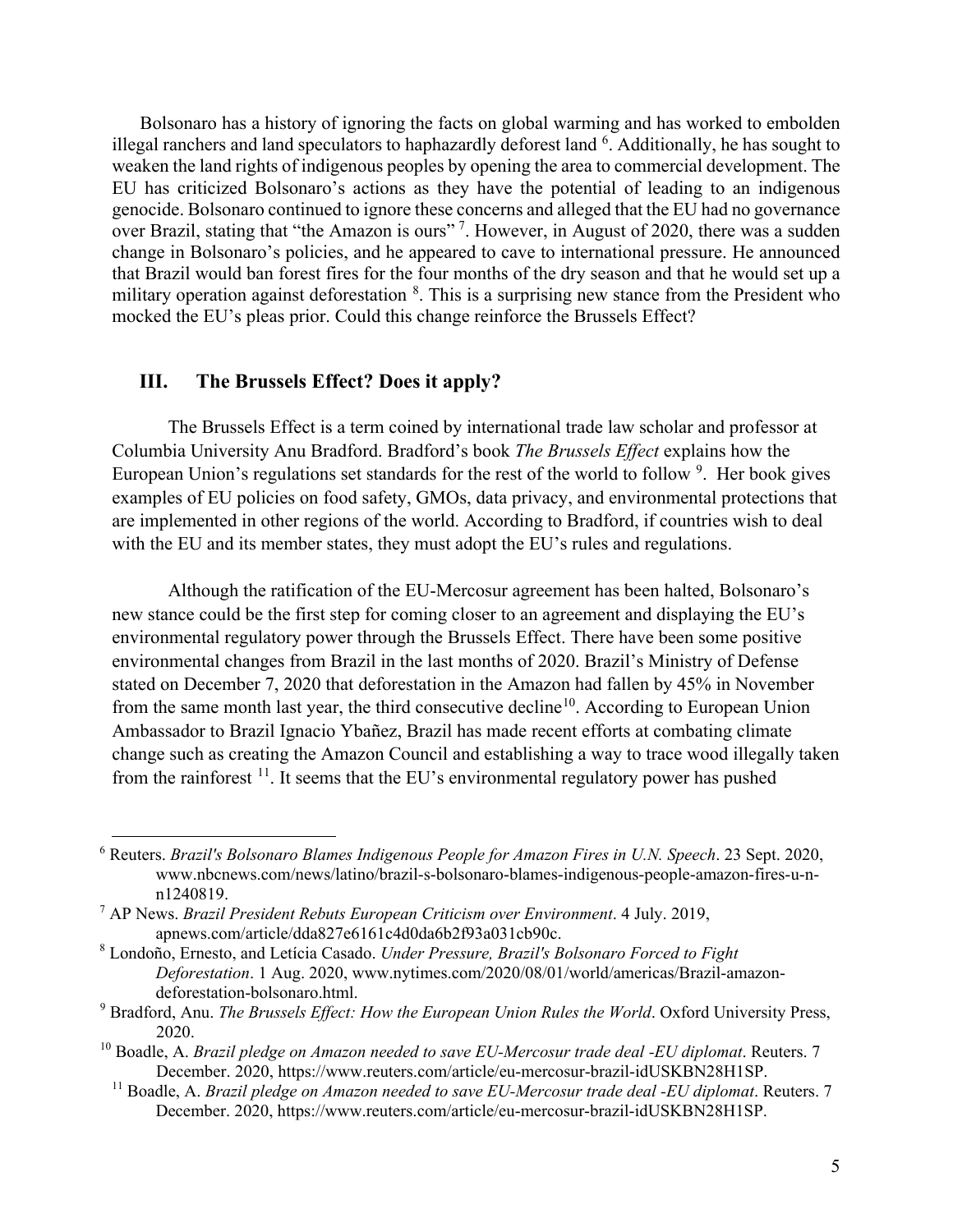Brazil's government to take some action in combating deforestation, confirming the Brussels Effect.

## **IV. Conclusion**

On December 14, 2020 at the EU27-LAC informal ministerial meeting in Berlin, representatives from the EU and the countries of Argentina, Brazil, Paraguay and Uruguay, discussed a way forward for the ratification of the EU-Mercosur Agreement<sup>[12](#page-5-0)</sup>. They emphasized the importance of including the Paris Agreement's 2030 agenda in the agreement and the need to finalize an agreement that would benefit both parties. Bolsonaro's actions in the next year will determine the future of the agreement as the EU continues to examine deforestation reports and Brazil's policies. If Bolsonaro commits to his duty of protecting Brazil's portion of the Amazon, we may see the reinforcement of the Brussels Effect and the ratification of one of the most important free trade agreements of the decade sooner rather than later. Hopefully, it will not take another twenty years to realize this.

<span id="page-5-0"></span><sup>12</sup> European Commission. *Press corner*. European Commission. 14. Dec 2020, https://ec.europa.eu/commission/presscorner/detail/en/STATEMENT\_20\_2424.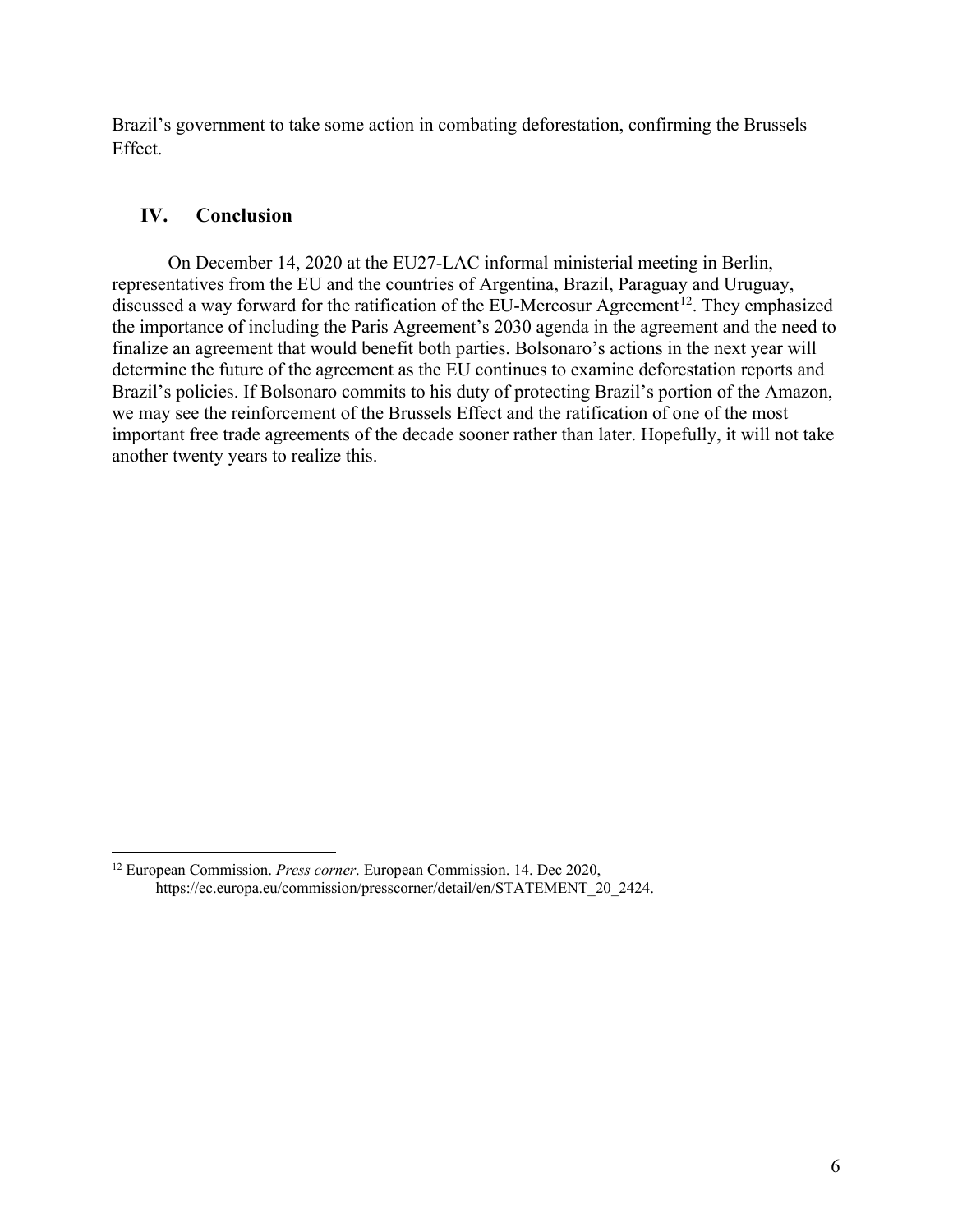#### **Appendix A: Spanish Introduction**

El tratado de libre comercio Unión Europea-Mercosur es un acuerdo entre la Unión Europea y los países latinoamericanos de Argentina, Brasil, Paraguay y Uruguay. El objetivo del acuerdo es aumentar el comercio y la inversión bilaterales, reduciendo las barreras comerciales arancelarias y no arancelarias a través de buenas prácticas regulatorias. El acuerdo también impulsa la promoción del desarrollo sostenible, luchando contra el cambio climático y aumentando las protecciones ambientales. La Unión Europea y los países del Mercosur anunciaron un acuerdo el 28 de junio de 2019 en la cumbre del G20 de Osaka de 2019 después de veinte años de negociaciones. Si se ratifica el acuerdo, sería el tratado comercial más grande de la historia tanto para la UE como para el Mercosur en términos de población. Las negociaciones sobre el acuerdo concluyeron el 18 de junio de 2020. Sin embargo, el presidente Jair Bolsonaro de Brasil se ha posicionado contra el globalismo, el regionalismo y la lucha contra el cambio climático. Durante su presidencia ha desmantelado la trayectoria de Brasil en la protección del medio ambiente, lo que a su vez ha retrasado la tan esperada ratificación del acuerdo UE-Mercosur.

*Palabras clave: Unión Europea, Mercosur, globalismo, regionalism, cambio climatico*